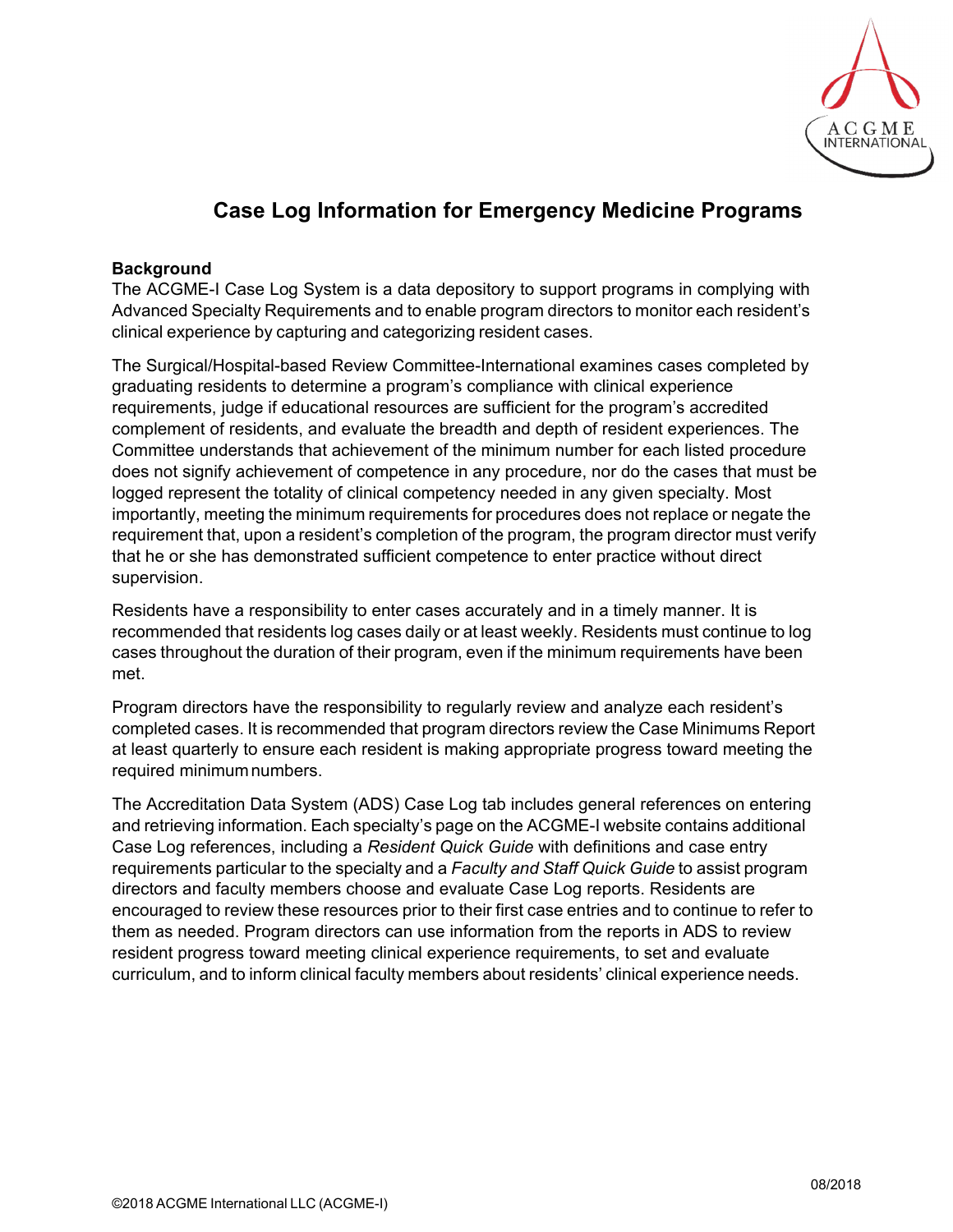## **FREQUENTLY ASKEDQUESTIONS**

#### **1. Why are minimum numbers used?**

The Surgical/Hospital-based Review Committee-International determined that minimum numbers for key procedures would provide information on clinical resources without detracting from the latitude that the program director must have to manage the clinical curriculum.

### **2. How were case and procedure categories and minimum numbers identified?**

The ACGME-I uses the same case and procedure categories and minimum numbers that are used for residency training in the United States. In the U.S., some specialties determined minimum case numbers after the specialty Review Committee analyzed national data for graduating residents. Some specialties worked with their respective boards to determine case and procedural categories and minimum numbers.

The Review Committee-International felt that adhering to the same numbers as in the U.S. provided a baseline to begin monitoring ACGME-I-accredited programs. Minimum numbers have been in place in the U.S. for a number of years. In addition to the information obtained from block diagrams and ACGME-I Resident and Faculty Survey results, Case Logs for graduating residents are recognized as one important data point for judging resident clinical experience. The Review Committee-International will continue to monitor Case Log reports for graduating residents to determine if the use of U.S. minimum numbers will need modification for the international community.

#### **3. Are residents required to enter cases according to Current Procedural Terminology (CPT) codes?**

No. Codes are not required when residents are logging cases. The ACGME-I Case Log System uses descriptors to identify and log cases. The Review Committee-International will evaluate graduate resident cases based on descriptions of the procedures, not the codes. If over time, residents become familiar with the codes for frequently performed procedures, they can enter them; however, it is not necessary for accurate tracking.

**4. If the institution uses an electronic system to track cases, duty hours, resident evaluations, etc., can the Case Log data from this system be uploaded into ADS?**  No. At present there is no mechanism to electronically transfer cases from another system into ADS. The program director has ultimate responsibility to ensure that all data reported in ADS is accurate and complete, and should encourage residents to enter their case data daily in the Case Log System in ADS.

Note that if your institution's electronic system has the capability, it may be possible to import ADS case log data into that system. Contact technical support at ADS@acgme.org for technical assistance with this function.

#### **5. Will residents have access to their Case Logs after graduation?**

Yes. Residents can access their Case Log reports after completion of the program to use for hospital credentialing, apply for fellowship training, etc. Residents are not able to add cases after completing the program.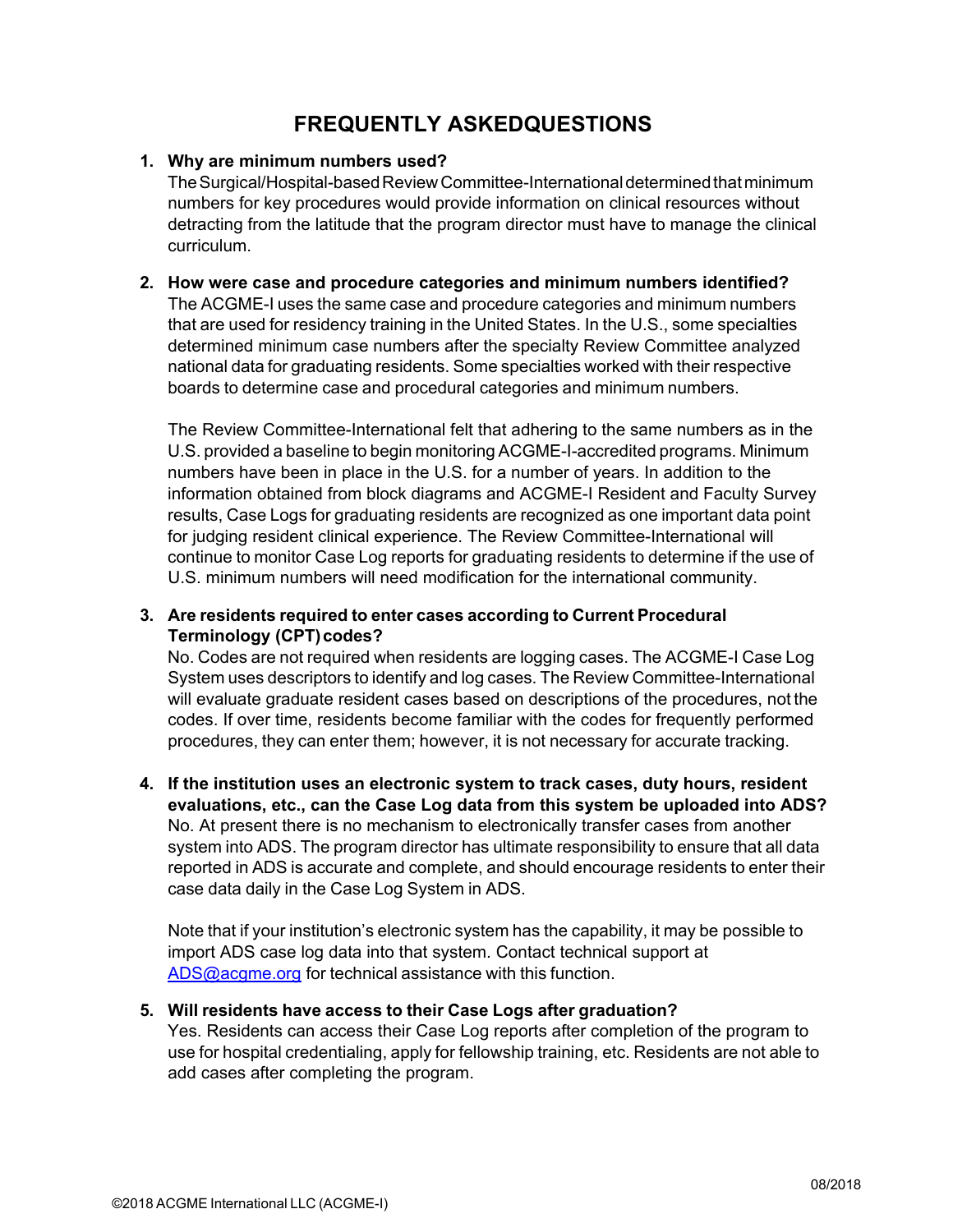#### **6. How can a resident use information from their Case Logs?**

During the residency, Case Logs are useful to help residents determine the breadth and depth of their procedural experience. Case Logs can be used to inform revision of rotations to allow for more experience in a procedure or prevent too much experience with one type of patient or procedure at the expense of broader educational goals. After residency, Case Logs provide a record of experiences when applying for fellowship training or for hospital credentialing.

#### **7. How can a program director use information from resident Case Logs?**

Program directors can apply filters for several of the reports available on the Case Log tab in ADS to determine how individual rotations, participating sites, or supervising faculty members are contributing to the residents' experiences. Program directors can also review when and how residents are recording their cases. For example, if a program requires residents to enter cases each week, the Resident Activity Report can be run weekly, and it can be quickly identified if a resident has not logged any cases.

#### **8. How does the Review Committee use Case Log data?**

The Review Committee-International will review minimum case reports for those residents that have graduated from the program to determine how many residents met required minimums and which procedures were deficient. The Committee will also review the data to determine if residents are completing large numbers of certain procedures while not meeting minimums in all procedures. These analyses will allow the Committee to determine the breadth and depth of experiences provided by a program and to judge the residents' service obligations. Citations will result if minimums are not consistently met, if the Committee judges that residents are performing certain procedures as excessive service over education, and if resident reporting is inconsistent or lacking.

#### **9. What are the minimum case numbers for emergency medicine?**

The following table summarizes minimum requirements for graduating residents in emergency medicine. Up to 30 percent of the required logged procedures performed in simulated settings can count toward the required minimum with the exception of rare procedures, including pericardiocentesis, cardiac pacing and cricothyrotomy. One hundred percent of these rare procedures may be performed as simulation.